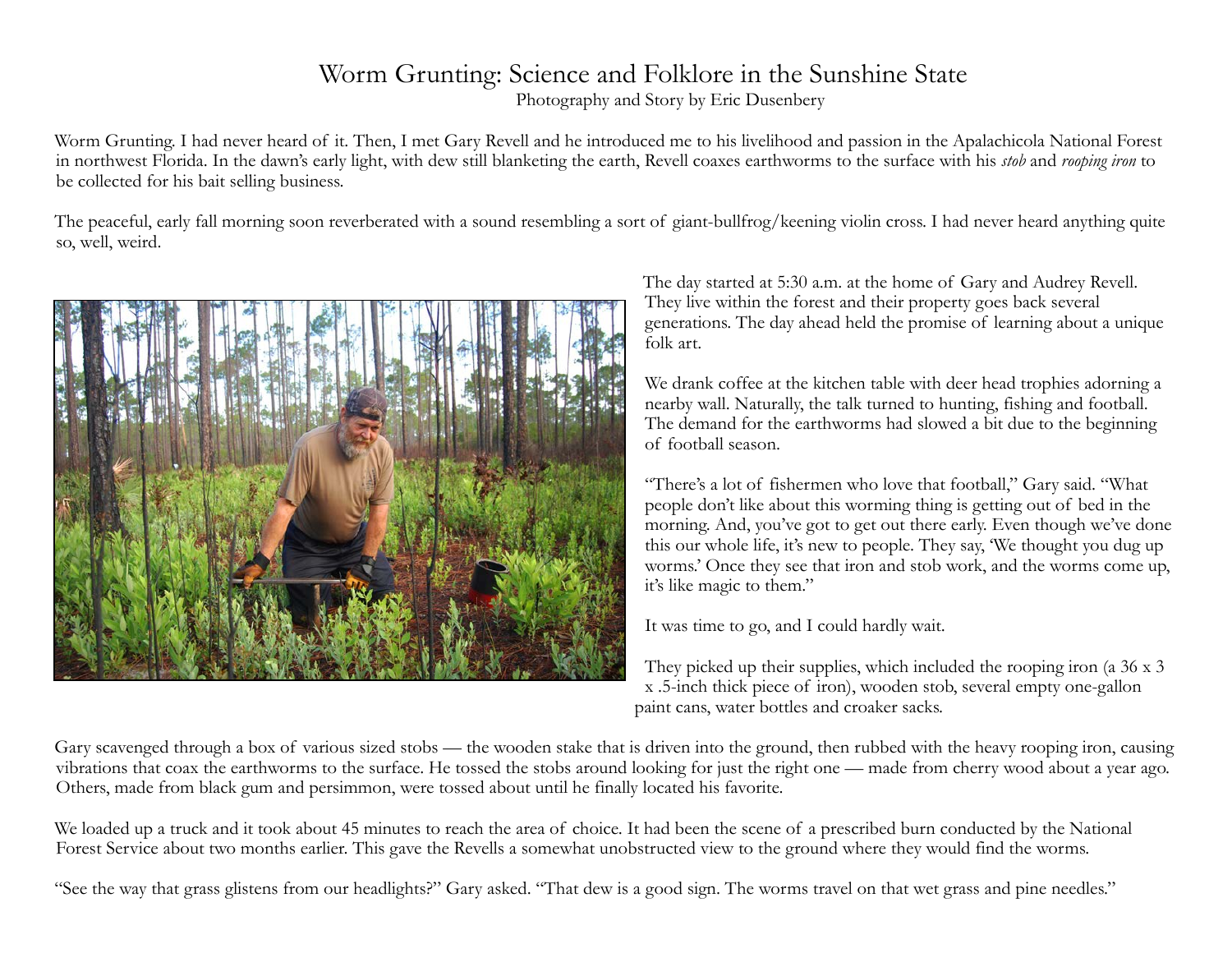We parked the truck, slung the croaker sacks over our shoulders and started walking. Suddenly, we heard a distinctive groan in the distance. Another grunter.

"We can usually tell who's in the woods by the way they roop," Gary said. 'This guy has a totally different rig than I do. He doesn't use a heavy iron."

He didn't seem concerned that someone else might be in his spot — not like a secret fishing hole, I thought. I laughed to myself at the irony of the worm hunting/fishing analogy. The sound was far off, anyway.

Before daylight broke, Gary had selected his first location and set out his tools. I couldn't see much, let alone a worm crawling along the ground. Kneeling, Gary began pounding the stob into the ground, then held the rooping iron above. Starting at about a 45-degree angle, he forced the iron across the stob in a deliberate, almost graceful stroke, calling worms forth from the earth.

In a couple of minutes, Audrey was picking up worms and putting them in her paint can.

"How can you see them?" I asked.

"They glisten," Audrey said as she pointed at one that I could barely discern. "They'll be easier to see in a few minutes, once the sun comes up."

Gary decided this location wasn't quite right, so we moved to a new spot.

"Just about everything in this forest loves the worms," Gary said. "Turtles, frogs, snakes. Robins, too. They'll hear that rooping iron, and they come down and eat the worms faster than we can pick them up.

"See those white spots on the ground? Those are worm castings," he said. "When I see that, I know worms are around here. A lot of people don't look for things like that. But, I do. It's the best fertilizer you can use in a garden."



We will learn more about that later.

Gary went to work again. Years of rubbing had smoothed away the center of the iron. He leaned in, putting his weight into it and began rooping. It was a feast for the senses. The sight, sound, and feel of worm grunting was bizarre. I couldn't help thinking of Carole King singing, "I could feel the earth move under my feet."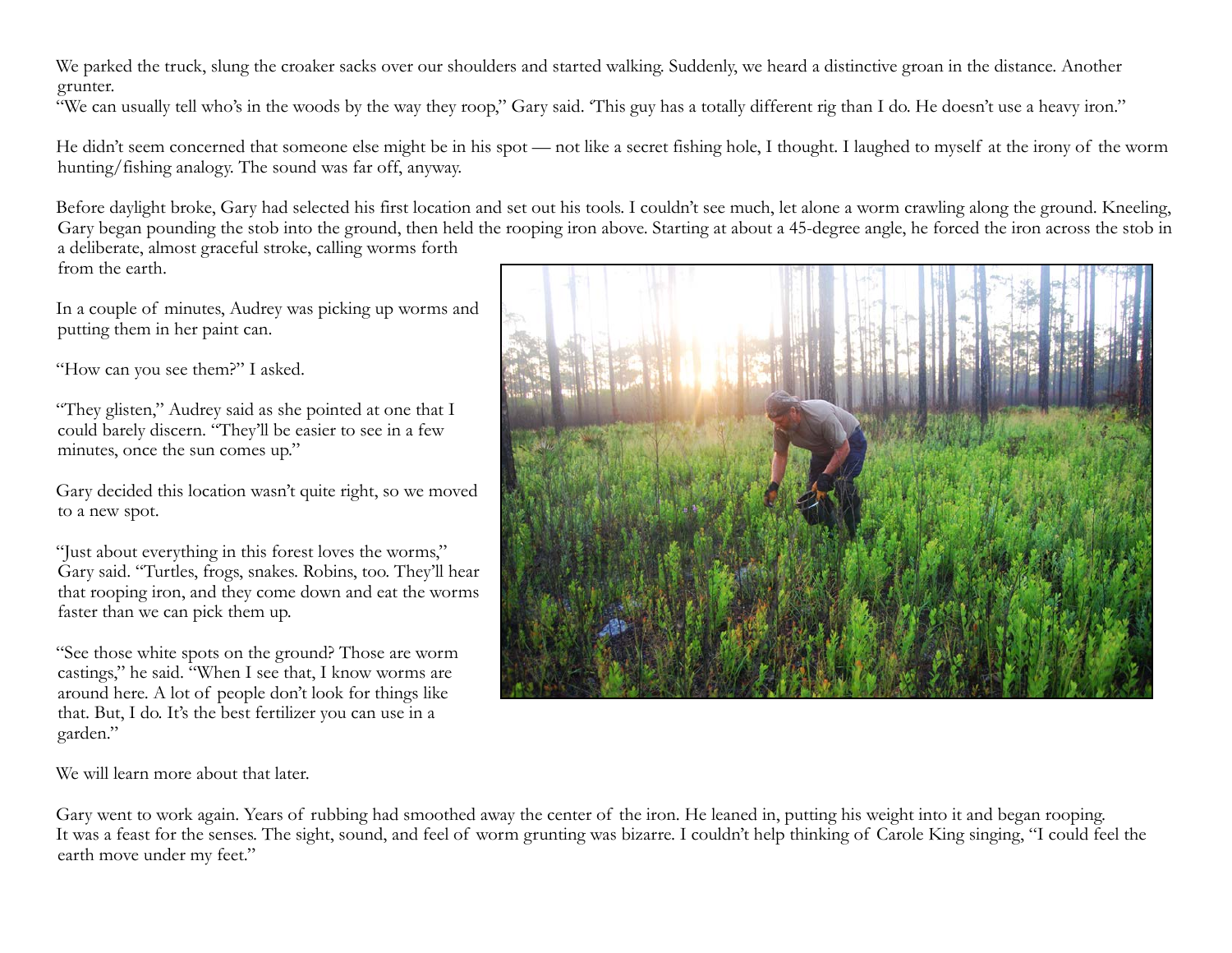

It was a strange, guttural, frog-like sound. At first, it was slow and deliberate. But, as he pounded the stob further into the round, Gary began a different rhythm; quicker and higher pitched.

I also noticed that Gary was grunting along.

"I'm known as the 'Vocal Rooper' around here," he said. "I get into a rhythm. It's just the way I do it."

It was turning into a beautiful new day. The morning sun cast a soft orange glow through the pine trees. Small, purple flowers had begun to thrust their heads through the pine-needle floor.

Now, I could see the worms.

Gary worked at his technique while Audrey gathered them into her paint can. After a couple of minutes, Gary joined in the hunt.

We stalked an area of about 30 feet in circumference. They corralled 500 per can.

"We count them as we go," Audrey said. "And, we count them back at the shop, too. Worm grunting is really is an art. There are some people who do it and they don't really get any."

Gary concurred.

"There was a fellow out here last week and he got about 500 worms. But, we came out with 10,000," he said.

A scientist who conducted experiments with the Revells found that the worms come to the top as a predatory response. The vibrations mimic a mole, a vicious enemy of the earthworm that is prevalent in the forest. Indeed, the worms seemed to be running scared — inasmuch as worms can run.

It was muddy work, and hot. But, it wasn't as bad as I had expected.

"You picked a good day. It's tough during the summer months. We've had to wrap our heads to keep the mosquitoes away," Gary said. "Our family first started rooping for worms for fishing. When I was 8 years old, we used an ax with a splinter of wood. There were some fishing lodges around here and that provided us a market. It was like a gold mine after that. It lasted a while, but there's not too many people doing this now."

As appealing as the art of worm grunting is, it wears off. It is hard work. After two hours of grunting and grabbing 3,000 worms, it was time to head back.

The Revell homestead was a flurry of activity with barking dogs, cats darting about and some chickens picking and scratching at the dirt. The property seemed bigger than it was because the forest surrounded it. Two large vegetable gardens were strategically located to take best advantage of sun. And, it all benefits from the worm grunting.

Sawdust was shoveled into 5-gallon buckets and carried inside the bait shop.